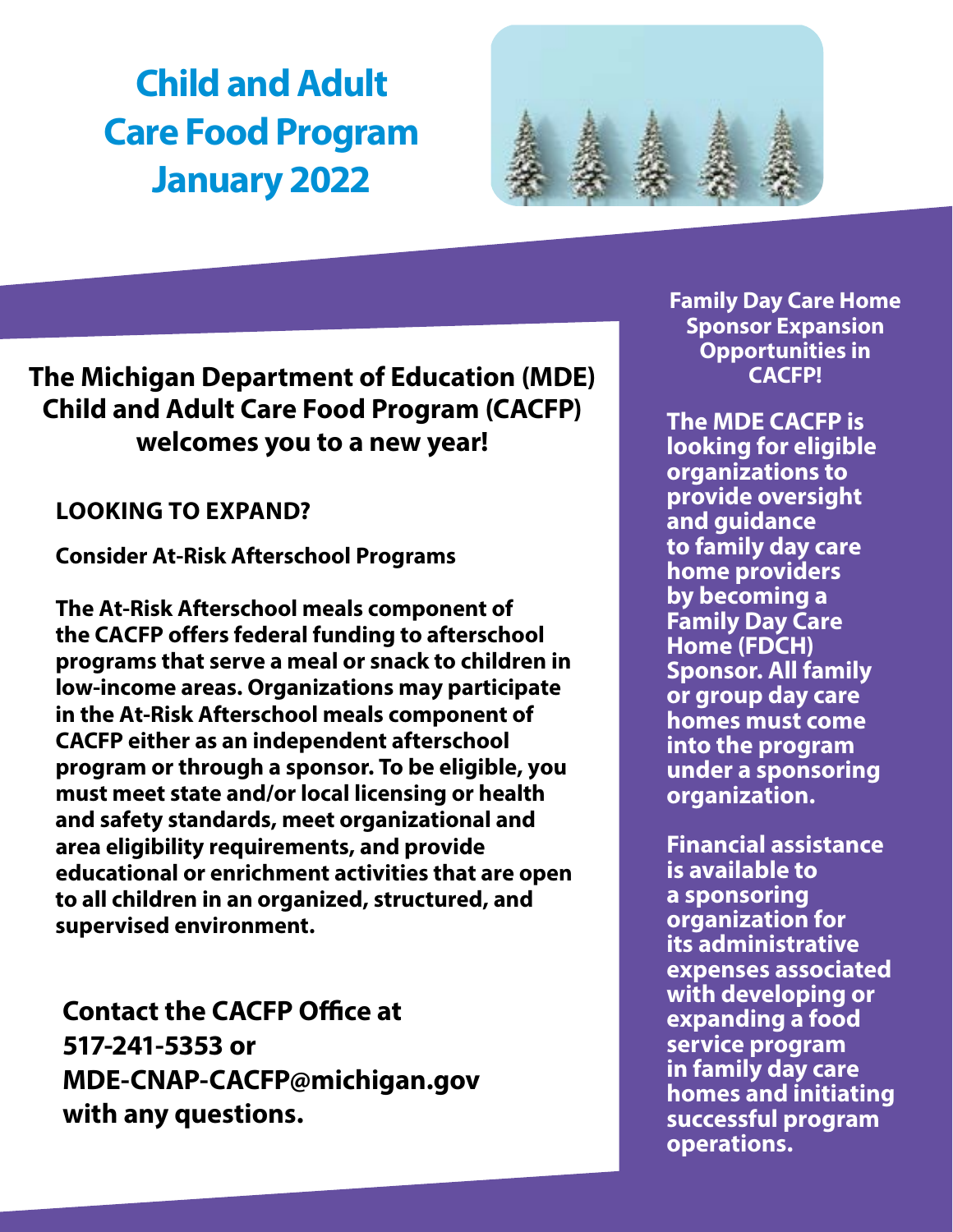## **[National CACFP Week is March](https://www.cacfp.org/national-cacfp-week-main/) 13-19, 2022**

CACFP Week is a national educational and information campaign sponsored annually by the National CACFP Sponsors Association designed to raise awareness of how the United States Department of Agriculture's (USDA) CACFP works to combat hunger. The CACFP brings healthy foods to tables across the country for children in child care centers, homes, and afterschool, as well as for adults in day care.



## **CACFP Week is brought to you by the letters...**

## **Community**

 The CACFP community works to ensure that all children have access to healthy foods. Share CACFP Week on social media and out in your community.

### **Awareness**

 Together we can raise awareness of how the CACFP works to combat hunger. Learn what you can do to promote the CACFP and advocate with a press release, a letter to congress, and a request for proclamation.

### **Children**

Children receive healthy and nutritious meals through the CACFP. Educate children and parents about the CACFP with fun activities and communication tools.

### **Food Program**

 The CACFP helps children learn healthy eating habits. Find out why breakfast is the most important meal of the day and learn some tips for getting kids to try new foods.

## **Participate**

 Hundreds of thousands of people participate in the CACFP administering the program or caring for children and adults. Show your appreciation to all of those who work with CACFP every day.